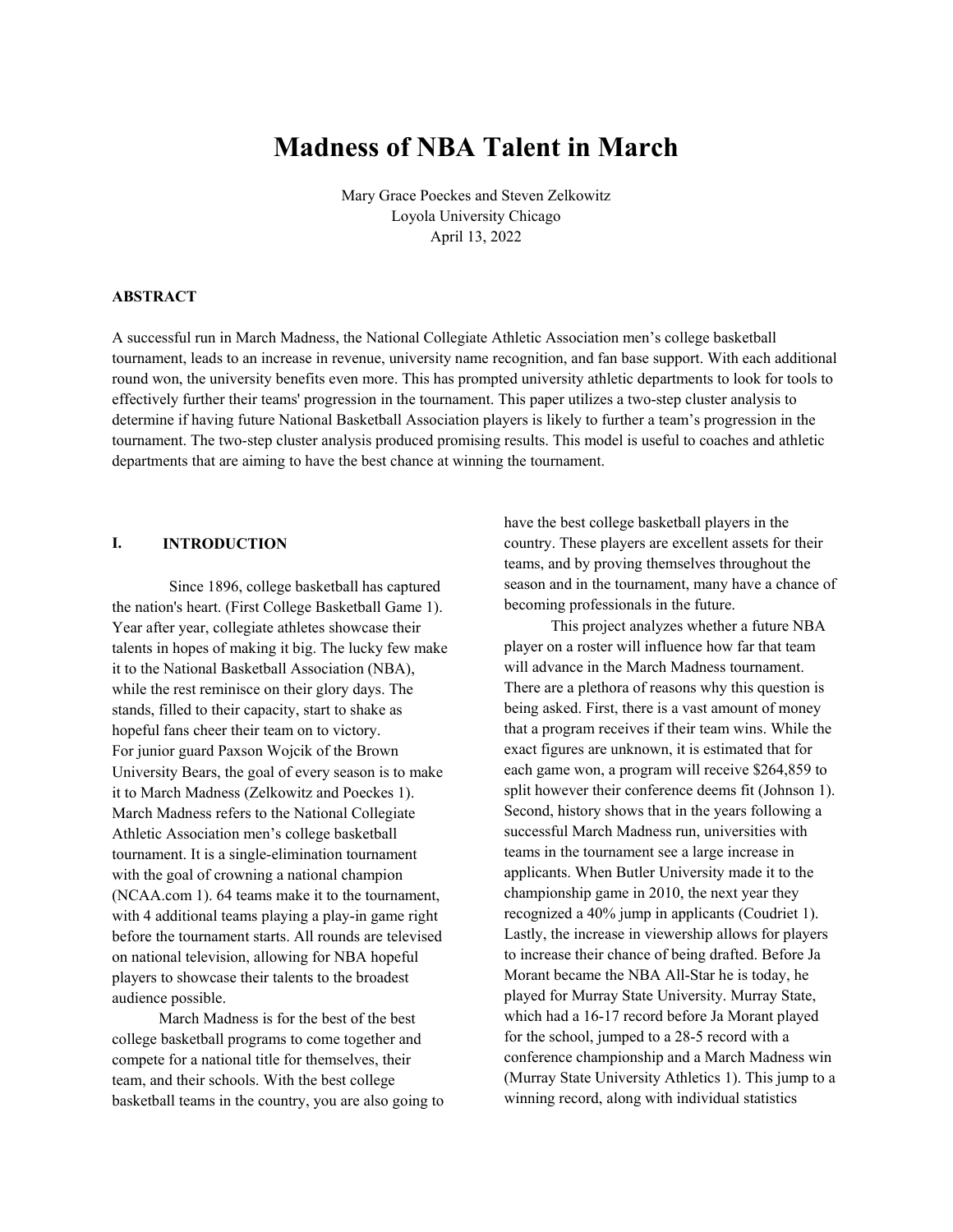accumulated by Ja Morant in his March Madness run, allowed him to skyrocket from being an undrafted prospect before college to the number two pick in the NBA Draft of 2019 (NBA.com Staff 1).

The goal of this research is for the results to be useful to coaches. This research will be useful to coaches in the decision-making process of recruiting future prospective athletes to their program. It is assumed that many high-profile high school recruits will eventually play in the NBA. When college coaches look at whom to recruit to their team, they can prioritize these likely future NBA players. This is because these players will ultimately aid the coach in doing their job, by making it to March Madness, advancing, and winning it all.

# **II. LITERATURE REVIEW**

The literature surrounding the March Madness tournament, the National Collegiate Athletic Association, and the National Basketball Association is significant. There have not, however, been many studies and publications that examine the linkage between the three.

Some of the most helpful information comes from the National Collegiate Athletic Association. It is estimated by the NCAA that out of 18,816 NCAA Participants, only 1.2% reach the NBA (NCAA 1). From that small pool, only the lucky and most talented few can maintain their spot on a team's roster.

 In a 2015 article by Kerry Miller of Bleacher Report, titled *Ranking the Most Talented Rosters in College Basketball History*, Miller analyzes the performance of college basketball teams with multiple future professional basketball players. Unlike previous studies, Miller discusses how the pairing of these future professionals helps further a team's overall record in the tournament. As opposed to looking at the NCAA history overall and every possible correlation between future NBA player and tournament success, this article examines a specific set of teams that were successful in the tournament and had players who continued their basketball career in the NBA. The criteria to make this Miller's list is difficult to match. "[T]eams were required to have at least two players who were either named to an All-NBA team or taken as a top-five pick in an NBA draft" (Miller 1). The players on these teams were the

best of the best in their professional careers, and their talent was evident in their collegiate careers due to the success many of their teams had in the NCAA tournament.

 Historically, it was not unheard of for the NBA to draft players immediately after they had graduated high school. To combat the issue of athletes skipping college and going directly into the professional world, the NCAA implemented a rule, "After the 2005 draft, the league implemented a rule that requires North American draftees to be 19-yearsold and one year out of high school" (Discussion with Adam Silver 1). This rule led to a new phenomenon in college basketball, the one-and-done athlete. Many extremely talented players, who would likely be drafted immediately out of high school but for this rule, attended university for one year while waiting to be drafted to an NBA team. For certain college programs, this rule has been helpful. "Since the NBA raised its age minimum, Kentucky has reached three Final Fours" (Discussion with Adam Silver 1). Many elite players will go to these elite programs for one year, be an asset to the team, and then enter the draft, leaving available scholarships for the next one and done.

#### **III. DATA DESCRIPTION**

In this research, eight individual data sets were compiled. The first four data sets were compiled from Kaggle.com. This data has team information from every division one college basketball team from 2015-2019. The data includes wins/losses, efficiency, seeding for the postseason tournament, how far the team advanced in the tournament, and much more. The data was cleaned to remove the letter "R", which was placed in front of each number in the postseason tab to represent the round eliminated in the tournament. The letters "NA" from the Postseason and Seed columns, which were used to represent that a team had not been selected to compete in the tournament for that year, were also removed. The remaining statistics were utilized to determine what factors contribute to a successful run in the tournament.

The last four data sets were compiled from BasketballReference.com. This data has information on every player drafted in the NBA Draft from 2015- 2019, along with their college team name and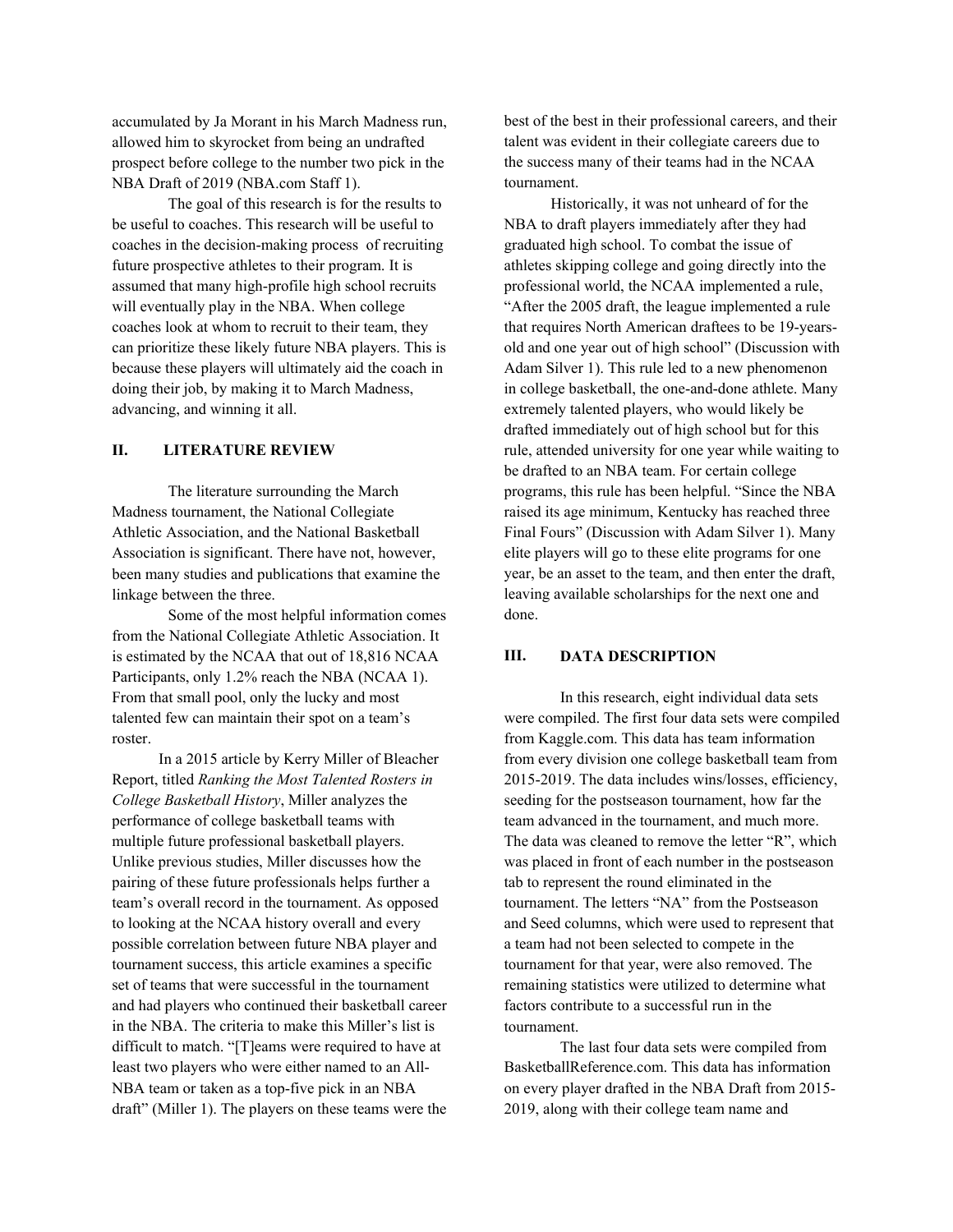statistics from their NBA rookie season. The data was cleaned by changing the values in the college tab from the college's abbreviation to the college's full name to match the Kaggle.com data. All rookie statistics, including professional team name, were deleted as they were not a part of the focus of this study. The total number of athletes drafted for each college per year was then tallied.

 Finally, the data sets were linked together by the college name columns.

| <b>TEAM</b>         |                                              | <b>CONF</b>        | n |            | w   | <b>MIXOR</b>     | POUTLEANON SEED. | YEAR. |             | FUTURENGAPLAYER |  |
|---------------------|----------------------------------------------|--------------------|---|------------|-----|------------------|------------------|-------|-------------|-----------------|--|
| <b>Abileso Chri</b> | Abilees Christian2015                        | 944                |   | 38         |     | 92.6             |                  |       | Jais        |                 |  |
| Air Force           | Air Force2015                                | MAIC               |   | 25         | 12  | 105              |                  |       | 2015        |                 |  |
| <b>Baran</b>        | <b>Barga 2015</b>                            | MAC.               |   | 34         | 32  | 109.4            |                  |       | 2015        |                 |  |
| <b>Alabama</b>      | Alabama2015                                  | SGC                |   | 33         | 18  | 138.1            |                  |       | 2015        |                 |  |
|                     | Alabama AB, Alabama AB M2015                 | <b>SWAC</b>        |   | 28         | ٠   | <b>92.8</b>      |                  |       | 2015        |                 |  |
|                     | Alabama St. Alabama St.2015                  | <b><i>YWNC</i></b> |   | 22         | 13  | 94.4             |                  |       | 2015        |                 |  |
| Albany              | Albany2015                                   | A£                 |   | 33         | 24  | 104.9            | 64               | 14    | 2015        |                 |  |
| Alcorn St.          | Alcorn St. 2015                              | <b>SWAC</b>        |   | 30         |     | 51.6             |                  |       | 3315        |                 |  |
| American            | American/2015                                | Pat:               |   | it it      | 13  | 99.8             |                  |       | 2015        |                 |  |
| Assolachian         | Appalachian St 2015                          | 53                 |   | 25         | 12  | \$5.B            |                  |       | 2015        |                 |  |
| Arizona             | Arizona2015                                  | P12                |   | 38         | 34  | 117.5            | ×                | z     | 3915        |                 |  |
| Arizona St.         | Arizona St. 2015                             | P13                |   | 34         | 18  | 187.8            |                  |       | 3915        |                 |  |
| Arkansas            | Arkansas2015                                 | SEC.               |   | 36         | 22  | 113.2            | 32               | 5     | 2015        |                 |  |
|                     | Advanced LIST Advanced LIST to Book \$500.50 | <b>SH</b>          |   | <b>SEC</b> | 7.7 | <b>SER &amp;</b> |                  |       | <b>NOTE</b> |                 |  |

Figure 1: Sample of the dataset created from Kaggle.com and BasketballReference.com

#### **IV. DATA MODELING**

Based on the purpose of the study and the structure of the dataset, cluster analysis was the best modeling method. The purpose of a cluster analysis is to sort different data points into groups where the degree of association between two objects is high if they belong to the same group and low if they belong to different groups (Alchemer 1). IBM SPSS Modeler offers the tools necessary to complete a Two-Step Cluster Analysis. A Two-Step Cluster Analysis is an approach which uses a distance measure to separate groups, and then uses a probabilistic approach to choose the optimal subgroup (Benassi 3).

 In the model 19/26 columns were used as inputs with the target being the Postseason column. Seed, Year, Team, C2, and CONF were not used as they were qualitative inputs. G (games) was not used as the number of games played was reflected in the W (wins) column.

 The results obtained from this method were two clusters with a fair quality around 0.3. The size of Cluster 1 and Cluster 2 respectively is 44 and 90.



Figure 2: Summary of Two-Step Cluster Analysis Model (IBM SPSS Modeler)

#### **V. RESULTS**

The two-step cluster analysis produced two distinct groupings. Teams with multiple future NBA players were placed in Cluster 2, while teams with only one future NBA player were placed in Cluster 1. The model first found distinctions in W (wins) with Cluster 2 averaging 10 more wins than Cluster 1. This same trend of Cluster 2 outperforming Cluster 1 was seen in other relevant success metrics such as Adjusted Offensive Efficiency, Adjusted Defensive Efficiency, and Turnover Rate. With this same order repeated through all these measures, it is clear that Cluster 2 teams have the talent to perform well in the tournament.

Guess :<br>Bobine : :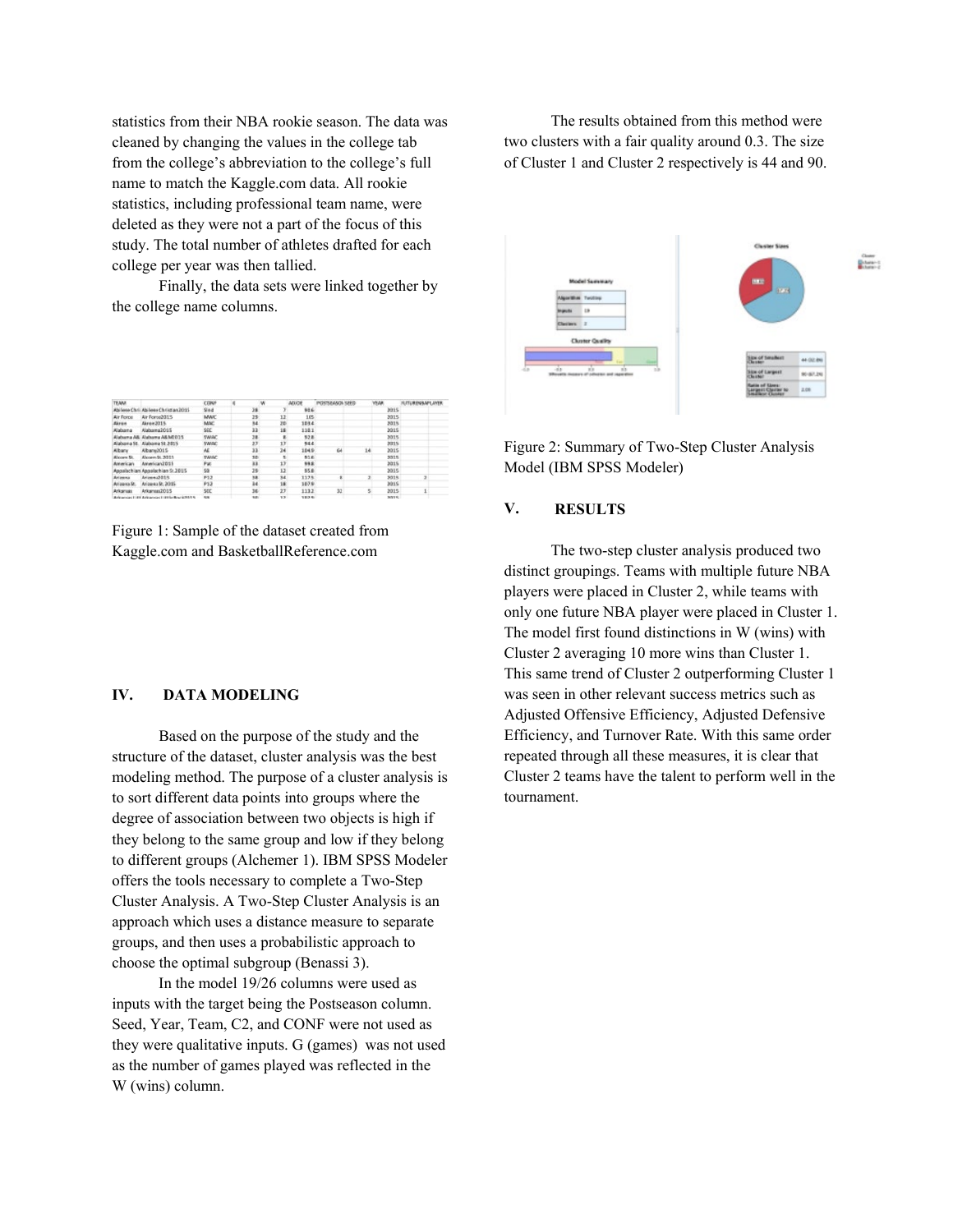#### **Clusters** Input (Predictor) Importance

|               | Cluster cluster-1       | cluster-2                     |
|---------------|-------------------------|-------------------------------|
| Description   |                         |                               |
|               |                         |                               |
|               |                         |                               |
|               |                         |                               |
| Sitz          |                         |                               |
|               | 67.2%                   | $\frac{32.8\%}{(44)}$         |
| <b>Inputs</b> |                         | ö.                            |
|               | $^{WAB}_{-0.73}$        | <b>WAR</b><br>7.76            |
|               | $ADJOE$<br>110.76       | ADJOE<br>119.64               |
|               | EFC_0<br>51.62          | EFG_O<br>55.16                |
|               | <b>BARTHAC</b>          | <b>BARTHAC</b>                |
|               | ADJDE<br>97.91          | ADJDE<br>92.43                |
|               |                         | TURENBAPLAYER FUTURENBAPLAYER |
|               | 35.11                   | 37.90                         |
|               | $^{2P}_{51.02}$         | $^{2P}_{54,18}$               |
|               | EFG_D<br>48.66          | EFC_D<br>46.39                |
|               | $3P$ D<br>$34.09$       | $3P$ D<br>$3218$              |
|               | TOR<br>17.79            | TOR<br>16.33                  |
|               | FTRD<br>31.91           | <b>FTRD</b><br>28.50          |
|               | $^{2P}$ -D <sub>4</sub> | $^{2P}_{45.41}$               |
|               | DRB<br>29.48            | DRB<br>27.78                  |
|               | ADJ_T<br>68.59          | ADJ_T<br>67.49                |
|               | ORB<br>30.70            | ORB<br>31.53                  |
|               | FTR<br>35.59            | FTR<br>35.01                  |
|               | TORD<br>18.28           | TORD<br>18.31                 |

Figure 3: Cluster Predictor Importance

When looking at each individual data row, it is visible that most of the teams that did not make the

tournament were not placed in any cluster. The teams that did not make the tournament, did not have a single future NBA player on their team.

Roughly 3/4 schools in Cluster 1 made it to the tournament. These schools did relatively well with most making it between the Round of 64 and the Sweet 16.

In contrast, every school in Cluster 2 made it to the tournament. These schools were the most likely to advance the furthest with every team in the Final 4, except for two, being a member of Cluster 2.

Based on these facts, it is easy to conclude that the model successfully proves that having a future NBA player on a collegiate roster influences how far the team advances in the March Madness tournament.

 Coaches can use these results in planning their recruiting efforts to craft the best team possible to advance the furthest in the tournament.

# **VI. LIMITATIONS AND RECOMMENDATIONS**

There are a few key limitations to this research. First, the data used for this study only covers the 2015-2019 seasons. While this covers 1,758 different teams, it would be more beneficial to have data that covers a longer period of time.

Second, the only way to know if a college player will move on to play in the NBA is after they are drafted. The NBA draft does not occur until after the player has finished their college career. Therefore, this can make prediction difficult.

Finally, the data does not factor in the "luck effect" that comes with playing in the tournament. Basketball players are human, and they will not always play to the ability reflected in their statistics. In other words, humans can occasionally have a bad day.

In the future, researchers should analyze whether these clusters are consistent with more years of data, and should look to see if the same trends appear in other sports such as baseball or football.